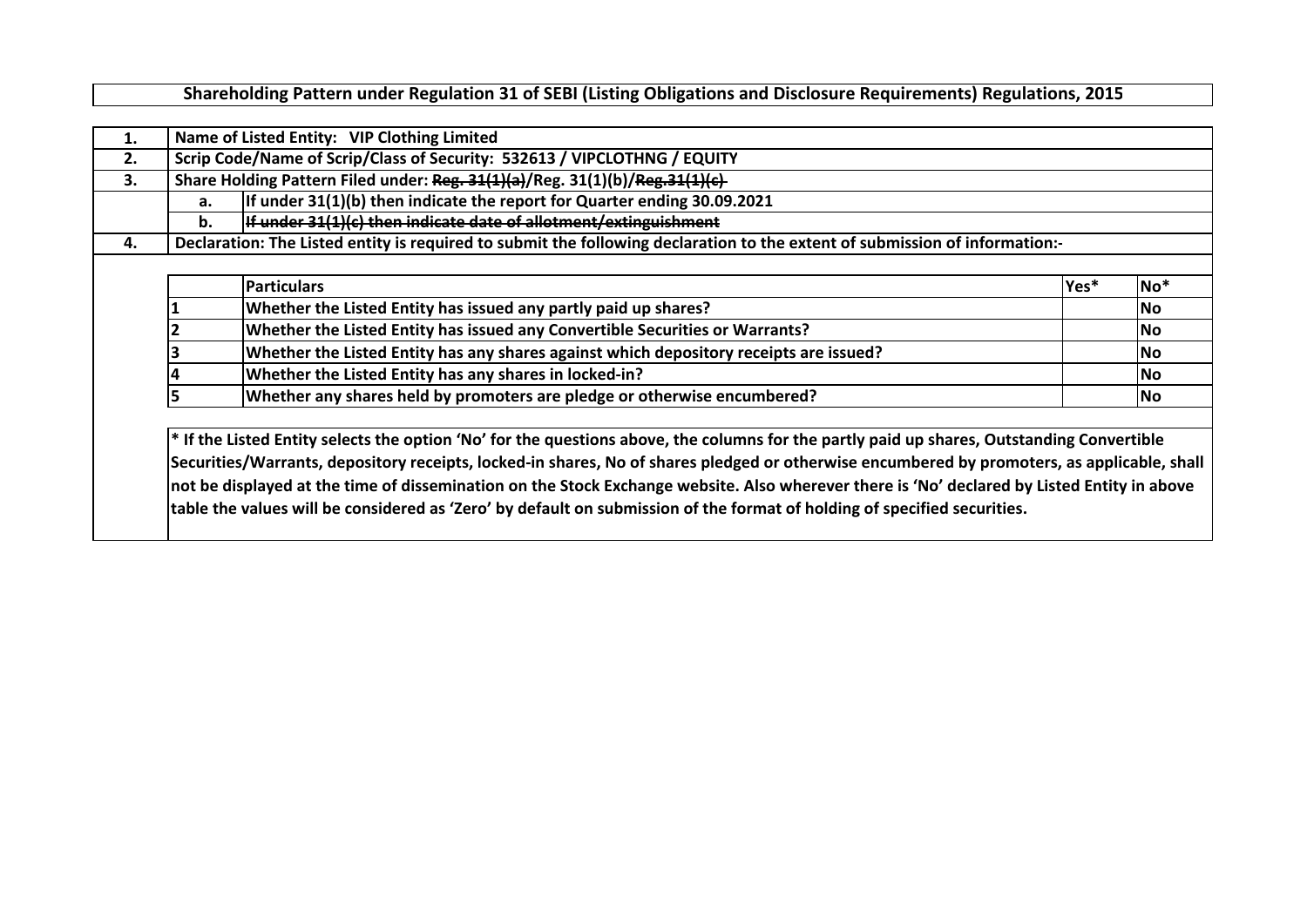|      | <b>VIP Clothing Limited</b>                                 |                     |                       |         |                         |                        |               |                                                             |              |          |                              |                         |                        |           |                         |                  |                   |                         |
|------|-------------------------------------------------------------|---------------------|-----------------------|---------|-------------------------|------------------------|---------------|-------------------------------------------------------------|--------------|----------|------------------------------|-------------------------|------------------------|-----------|-------------------------|------------------|-------------------|-------------------------|
|      | Table I - Summary Statement holding of specified securities |                     |                       |         |                         |                        |               |                                                             |              |          |                              |                         |                        |           |                         |                  |                   |                         |
|      |                                                             |                     |                       |         |                         |                        |               |                                                             |              |          |                              |                         |                        |           |                         |                  |                   |                         |
|      |                                                             |                     |                       |         |                         |                        |               |                                                             |              |          |                              |                         | Sharehold              |           |                         |                  |                   |                         |
|      |                                                             |                     |                       |         |                         |                        |               |                                                             |              |          |                              |                         | ing, as a              |           |                         | <b>Number of</b> |                   |                         |
|      |                                                             |                     |                       |         |                         |                        |               |                                                             |              |          |                              |                         | %                      |           |                         |                  | Shares pledged or |                         |
|      |                                                             |                     |                       |         |                         |                        |               | Number of Voting Rights held in each class of<br>securities |              |          |                              |                         | assuming               | Number of |                         | otherwise        |                   |                         |
|      |                                                             |                     |                       |         |                         |                        |               |                                                             |              |          |                              | No. of                  | full                   |           | <b>Locked in shares</b> | encumbered       |                   |                         |
|      |                                                             |                     |                       |         |                         |                        |               |                                                             |              |          |                              | Shares                  | conversio              |           |                         |                  |                   |                         |
|      |                                                             |                     |                       |         |                         |                        |               |                                                             |              |          |                              | Underlyin n of          | convertibl             |           |                         |                  |                   |                         |
|      |                                                             |                     |                       |         |                         |                        |               |                                                             |              |          |                              | Outstandi e             |                        |           |                         |                  |                   |                         |
|      |                                                             |                     |                       | No. of  | No. of                  |                        | as a % of     | Shareholding No of Voting Rights                            |              |          |                              | ng                      | <b>securities</b>      |           |                         |                  |                   |                         |
|      |                                                             |                     |                       | Partly  | shares                  |                        | total no. of  |                                                             |              |          |                              | convertibl (as a        |                        |           |                         |                  |                   | Number of               |
|      |                                                             |                     |                       | paid-up | underlyin               |                        | shares        |                                                             |              |          |                              |                         | percentag              |           | As a % of               |                  |                   | As a % of equity shares |
|      |                                                             |                     | No. of fully          | equity  |                         | Total nos.             | (calculated   |                                                             |              |          | Total as a Isecurities le of |                         |                        |           | total                   |                  | total             | held in                 |
|      |                                                             | Nos. of             | paid up equity shares |         | <b>Depositor shares</b> |                        | as per SCRR,  |                                                             | <b>Class</b> |          | % of                         | (including diluted      |                        |           | <b>Shares</b>           |                  | <b>Shares</b>     | dematerialised          |
|      | Category Category of shareholder                            | <b>shareholders</b> | shares held           | held    | y Receipts held         |                        | 1957)         | Class eg: X                                                 | eg: y        | Total    | $(A+B+C)$                    | <b>Warrants</b> ) share |                        |           | No. (a) held(b)         |                  | No. (a) held(b)   | <b>Iform</b>            |
|      |                                                             |                     |                       |         |                         |                        |               |                                                             |              |          |                              |                         |                        |           |                         |                  |                   |                         |
|      |                                                             |                     |                       |         |                         |                        |               |                                                             |              |          |                              |                         | $(XI) =$               |           |                         |                  |                   |                         |
|      |                                                             |                     |                       |         |                         | $(VII) =$<br>(IV)+(V)+ | (VIII) As a % |                                                             |              |          |                              |                         | (VII)+(X)<br>As a % of |           |                         |                  |                   |                         |
| (1)  | (11)                                                        | (III)               | (IV)                  | (V)     | (VI)                    | (VI)                   | of (A+B+C2)   |                                                             | (IX)         |          |                              | (X)                     | $(A+B+C2)$             |           | (XII)                   |                  | (XIII)            | (XIV)                   |
| (A)  | Promoter & Promoter Group                                   | 8                   | 43898374              |         |                         | 43898374               | 53.15         | 43898374                                                    | $\mathbf{0}$ | 43898374 | 53.15                        |                         | 53.15                  | 0         |                         | O                | O                 | 43898374                |
| (B)  | <b>Public</b>                                               | 33399               | 38698145              |         |                         | 38698145               | 46.85         | 38698145                                                    |              | 38698145 | 46.85                        |                         | 46.85                  |           |                         | 0 <sub>NA</sub>  | <b>NA</b>         | 37762464                |
| (C)  | Non Promoter - Non Public                                   |                     |                       |         |                         |                        |               |                                                             |              |          |                              |                         |                        |           |                         | 0 NA             | <b>NA</b>         |                         |
| (C1) | <b>Shares Underlying DRs</b>                                | 0                   | O                     | o       |                         |                        | O             |                                                             | 0            | $\Omega$ |                              |                         | $\Omega$               | O         |                         | 0 NA             | <b>NA</b>         |                         |
| (C2) | <b>Shares Held By Employee Trust</b>                        | <sub>0</sub>        |                       | o       |                         |                        | $\Omega$      |                                                             | 0            |          |                              |                         | O                      |           |                         | 0 NA             | <b>NA</b>         |                         |
|      | Total                                                       | 33407               | 82596519              | 0       |                         | 82596519               | 100           | 82596519                                                    | 0            | 82596519 | 100                          | O                       | 100                    |           |                         | $\Omega$         | 0.000             | 81660838                |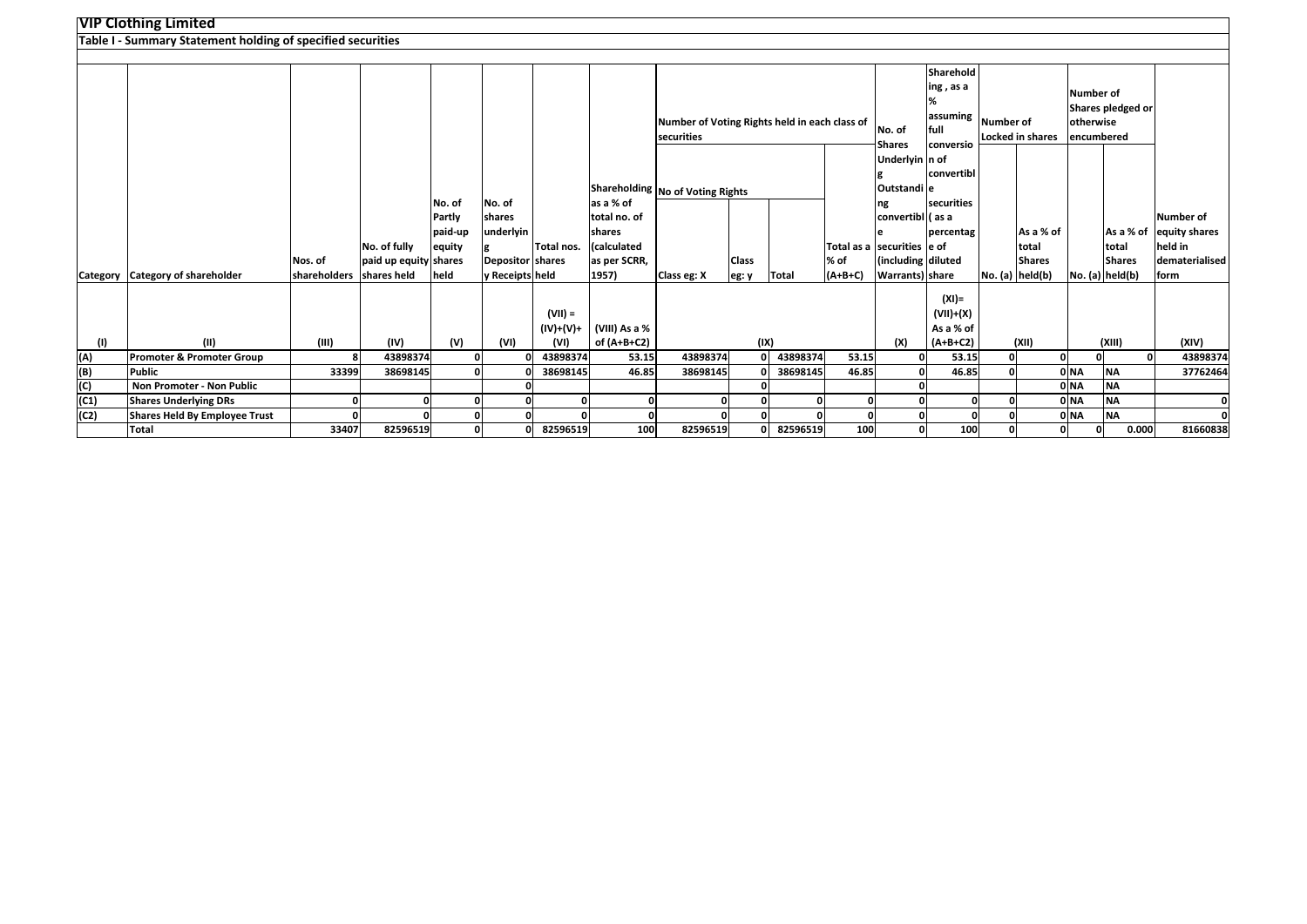| <b>VIP Clothing Limited</b> |
|-----------------------------|
|-----------------------------|

|     | Table II - Statement showing shareholding pattern of the Promoter and Promoter Group |                             |            |                             |                                          |                             |                                                   |            |                                                                          |                                             |                                        |                                            |                      |                                                                                         |                                                 |        |                                     |                                       |                                                                                 |                                                              |
|-----|--------------------------------------------------------------------------------------|-----------------------------|------------|-----------------------------|------------------------------------------|-----------------------------|---------------------------------------------------|------------|--------------------------------------------------------------------------|---------------------------------------------|----------------------------------------|--------------------------------------------|----------------------|-----------------------------------------------------------------------------------------|-------------------------------------------------|--------|-------------------------------------|---------------------------------------|---------------------------------------------------------------------------------|--------------------------------------------------------------|
|     |                                                                                      |                             |            | Nos. of<br>sharehold shares | No. of<br>fully paid<br>up equity equity | Partly<br>paid-up<br>shares | No. of<br>shares<br>underlyin<br>Depositor shares | Total nos. | Sharehold<br>ing %<br>calculated<br>as per<br>SCRR,<br>1957 As a<br>% of | of securities<br><b>No of Voting Rights</b> |                                        | Number of Voting Rights held in each class | Total as a e<br>% of | <b>Shares</b><br>Underlyin %<br>Outstandi full<br>ng<br>convertibl n of<br>securities e | ing, as a<br>assuming<br>conversio<br>convertib | shares | As a % of<br>total<br><b>Shares</b> | <b>Number of Shares</b><br>encumbered | Number of Locked in pledged or otherwise<br>As a % of<br>total<br><b>Shares</b> | <b>Number</b><br>of equity<br>shares<br>held in<br>demateria |
|     | Category & Name of the shareholders                                                  | <b>Entity Type</b>          | PAN        | ers                         | held                                     | held                        | y Receipts held                                   |            |                                                                          |                                             | (A+B+C2) Class eg: X Class eg: y Total |                                            | $(A+B+C)$            |                                                                                         | (including securities No. (a)                   |        | held(b)                             | No. (a)                               | held(b)                                                                         | lised form                                                   |
|     |                                                                                      |                             | (III)      | (III)                       | (IV)                                     | (V)                         | (VI)                                              | $(VII) =$  | (VIII) As a                                                              |                                             |                                        | (IX)                                       |                      | (X)                                                                                     | $(XI) =$                                        |        | (XII)                               |                                       | (XIII)                                                                          | (XIV)                                                        |
|     | Indian                                                                               |                             |            |                             |                                          |                             |                                                   |            |                                                                          |                                             |                                        |                                            |                      |                                                                                         |                                                 |        |                                     |                                       |                                                                                 |                                                              |
| (a) | Individuals / Hindu Undivided Family                                                 |                             |            |                             | 7 43818374                               | 0                           |                                                   | 43818374   |                                                                          | 53.05 43818374                              |                                        | 0 43818374                                 | 53.05                |                                                                                         | 53.05                                           |        |                                     | $\Omega$                              |                                                                                 | 43818374                                                     |
|     | Sunil Jaykumar Pathare                                                               | Promoters                   | ABBPP0138L |                             | 16742008                                 |                             |                                                   | 16742008   | 20.27                                                                    | 16742008                                    |                                        | 0 16742008                                 | 20.27                |                                                                                         | 20.27                                           |        |                                     |                                       |                                                                                 | 16742008                                                     |
|     | Kapil J Pathare                                                                      | Promoters                   | AAWPP8790N |                             | 14815548                                 |                             |                                                   | 14815548   |                                                                          | 17.94 14815548                              |                                        | 0 14815548                                 | 17.94                |                                                                                         | 17.94                                           |        |                                     |                                       |                                                                                 | 14815548                                                     |
|     | Lalita Jaykumar Pathare                                                              | Promoters                   | AAHPP5820C |                             | 10307937                                 |                             |                                                   | 10307937   | 12.48                                                                    | 10307937                                    |                                        | 10307937                                   | 12.48                |                                                                                         | 12.48                                           |        |                                     |                                       |                                                                                 | 10307937                                                     |
|     | Heena S Pathare                                                                      | Promoters                   | ALSPP2887R |                             | 834443                                   |                             |                                                   | 834443     | 1.01                                                                     | 834443                                      |                                        | 834443                                     | 1.01                 |                                                                                         | 1.01                                            |        |                                     |                                       |                                                                                 | 834443                                                       |
|     | Ashwini Kapil Pathare                                                                | Promoters                   | ADUPR6756R |                             | 687138                                   |                             |                                                   | 687138     | 0.83                                                                     | 687138                                      |                                        | 687138                                     | 0.83                 |                                                                                         | 0.83                                            |        |                                     |                                       |                                                                                 | 687138                                                       |
|     | Kanishk Sunil Pathare                                                                | Promoters                   | BTTPP4110R |                             | 315800                                   |                             |                                                   | 315800     | 0.38                                                                     | 315800                                      |                                        | 315800                                     | 0.38                 |                                                                                         | 0.38                                            |        |                                     |                                       |                                                                                 | 315800                                                       |
|     | Jaykumar Khanderao Pathare                                                           | Promoters                   | AASPP1092P |                             | 115500                                   |                             |                                                   | 115500     | 0.14                                                                     | 115500                                      |                                        | 115500                                     | 0.14                 |                                                                                         | 0.14                                            |        |                                     |                                       |                                                                                 | 115500                                                       |
| (b) | Central Government / State Government(s)                                             |                             |            |                             |                                          |                             |                                                   |            | 0.00                                                                     |                                             |                                        |                                            | 0.00                 |                                                                                         | 0.00                                            |        |                                     | $\Omega$                              |                                                                                 | $\Omega$                                                     |
| (c) | <b>Financial Institutions / Banks</b>                                                |                             |            | $\Omega$                    |                                          |                             |                                                   |            | 0.00                                                                     |                                             | $\Omega$                               |                                            | 0.00                 |                                                                                         | 0.00                                            |        |                                     | $\Omega$                              |                                                                                 | $\Omega$                                                     |
| (d) | Any Other (Specify)                                                                  |                             |            |                             | 80000                                    |                             |                                                   | 80000      | 0.10                                                                     | 80000                                       |                                        | 80000                                      | 0.10                 |                                                                                         | 0.10                                            |        |                                     | $\Omega$                              |                                                                                 | 80000                                                        |
|     | <b>Bodies Corporate</b>                                                              |                             |            |                             | 80000                                    |                             |                                                   | 80000      | 0.10                                                                     | 80000                                       |                                        | 80000                                      | 0.10                 |                                                                                         | 0.10                                            |        |                                     |                                       |                                                                                 | 80000                                                        |
|     | Maxwell Capital Management P Ltd                                                     | Promoter Group E AABCM0330R |            |                             | 80000                                    |                             |                                                   | 80000      | 0.10                                                                     | 80000                                       |                                        | 80000                                      | 0.10                 |                                                                                         | 0.10                                            |        |                                     |                                       |                                                                                 | 80000                                                        |
|     | Sub Total (A)(1)                                                                     |                             |            |                             | 8 43898374                               |                             |                                                   | 43898374   |                                                                          | 53.15 43898374                              |                                        | 0 43898374                                 | 53.15                |                                                                                         | 53.15                                           |        |                                     |                                       |                                                                                 | 43898374                                                     |
|     | Foreign                                                                              |                             |            |                             |                                          |                             |                                                   |            |                                                                          |                                             |                                        |                                            |                      |                                                                                         |                                                 |        |                                     |                                       |                                                                                 |                                                              |
|     | Individuals (Non-Resident Individuals / Foreign                                      |                             |            |                             |                                          |                             |                                                   |            |                                                                          |                                             |                                        |                                            |                      |                                                                                         |                                                 |        |                                     |                                       |                                                                                 |                                                              |
| (a) | Individuals)                                                                         |                             |            | $\Omega$                    |                                          |                             |                                                   |            | 0.00                                                                     |                                             | n                                      |                                            | 0.00                 |                                                                                         | 0.00                                            |        |                                     | $\Omega$                              | 0.00                                                                            | 0                                                            |
| (b) | Government                                                                           |                             |            | $\mathbf{0}$                |                                          |                             |                                                   |            | 0.00                                                                     |                                             | $\Omega$                               |                                            | 0.00                 |                                                                                         | 0.00                                            |        |                                     | $\Omega$                              | 0.00                                                                            | $\mathbf{o}$                                                 |
| (c) | <b>Institutions</b>                                                                  |                             |            | $\Omega$                    |                                          |                             |                                                   |            | 0.00                                                                     |                                             | $\Omega$                               |                                            | 0.00                 |                                                                                         | 0.00                                            |        |                                     | $\sqrt{2}$                            | 0.00                                                                            | $\mathbf{0}$                                                 |
| (d) | <b>Foreign Portfolio Investor</b>                                                    |                             |            | - 0                         |                                          | n                           |                                                   |            | 0.00                                                                     |                                             | $\sqrt{2}$                             |                                            | 0.00                 |                                                                                         | 0.00                                            |        |                                     | $\sqrt{2}$                            | 0.00                                                                            | $\mathbf{0}$                                                 |
| (e) | Any Other (Specify)                                                                  |                             |            | $\Omega$                    |                                          |                             |                                                   |            | 0.00                                                                     |                                             |                                        |                                            | 0.00                 |                                                                                         | 0.00                                            |        |                                     |                                       | 0.00                                                                            | $\Omega$                                                     |
|     | Sub Total (A)(2)                                                                     |                             |            | $\Omega$                    |                                          |                             |                                                   |            | 0.00                                                                     |                                             |                                        |                                            | 0.00                 |                                                                                         | 0.00                                            |        |                                     |                                       | 0.00                                                                            |                                                              |
|     | <b>Total Shareholding Of Promoter And Promoter</b>                                   |                             |            |                             |                                          |                             |                                                   |            |                                                                          |                                             |                                        |                                            |                      |                                                                                         |                                                 |        |                                     |                                       |                                                                                 |                                                              |
|     | Group (A)= (A)(1)+(A)(2)                                                             |                             |            |                             | 8 43898374                               |                             |                                                   | 0 43898374 |                                                                          | 53.15 43898374                              |                                        | 0 43898374                                 | 53.15                |                                                                                         | 53.1480                                         |        | 0.0000                              | 50000                                 |                                                                                 | 0.1139 43898374                                              |

**Details of Shares which remain unclaimed may be given hear along with details such as number of shareholders, outstanding shares held in demat/unclaimed suspense account, voting rights which are frozen etc.**

**Note :**

**(1) PAN would not be displayed on website of Stock Exchange(s)** 

**(2) The term 'Encumbrance' has the same meaning as assigned under regulation 28(3) of SEBI (Substantial Acquisition of Shares and Takeovers) Regulations, 2011.**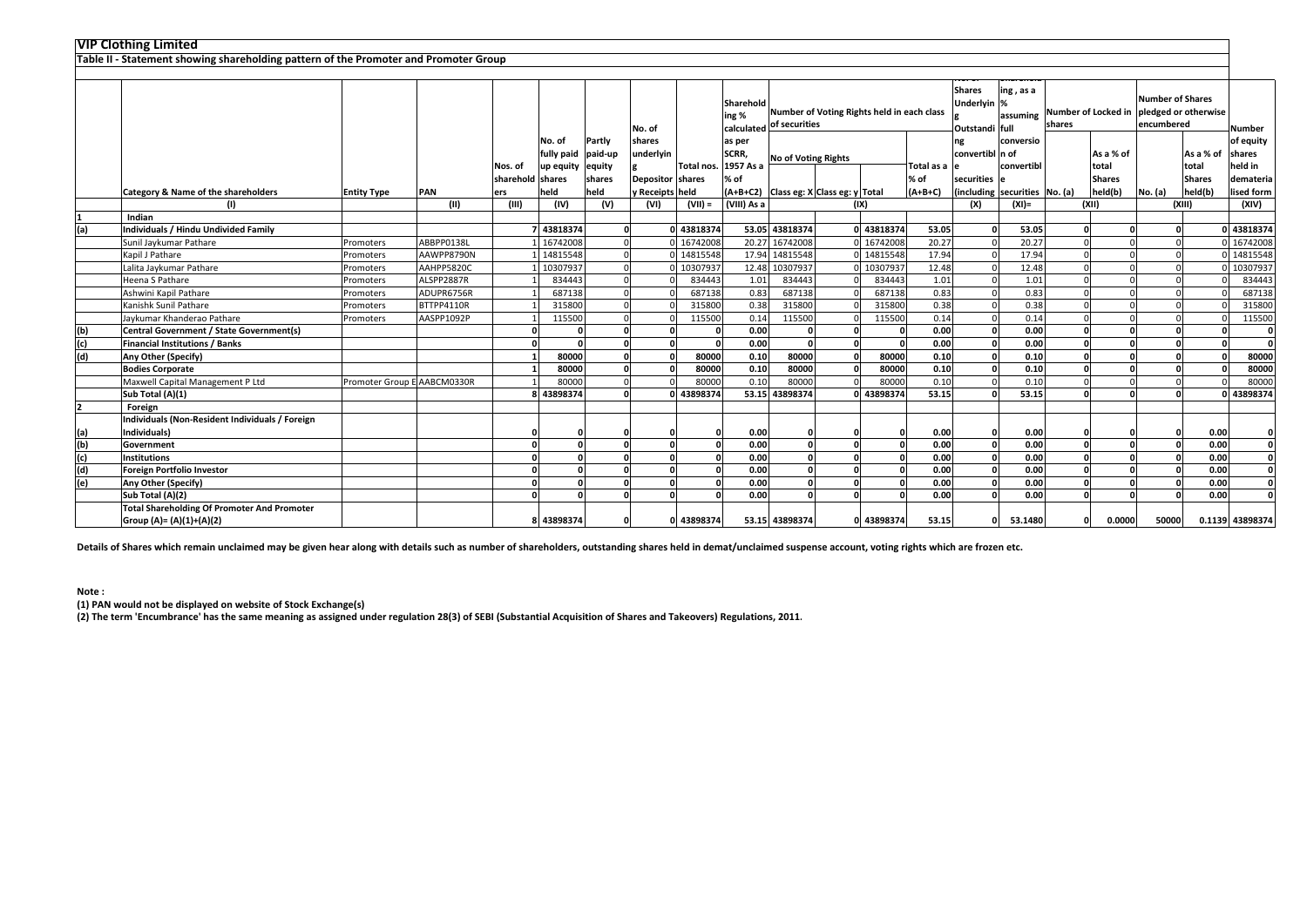|     | <b>VIP Clothing Limited</b><br>Table III - Statement showing shareholding pattern of the Public shareholder |            |                             |                                           |                            |                                                        |                                |                                                |                                                                                                                                                                        |                   |          |           |                                                                  |                                                      |                                                                                   |                                     |           |                                     |                                                              |
|-----|-------------------------------------------------------------------------------------------------------------|------------|-----------------------------|-------------------------------------------|----------------------------|--------------------------------------------------------|--------------------------------|------------------------------------------------|------------------------------------------------------------------------------------------------------------------------------------------------------------------------|-------------------|----------|-----------|------------------------------------------------------------------|------------------------------------------------------|-----------------------------------------------------------------------------------|-------------------------------------|-----------|-------------------------------------|--------------------------------------------------------------|
|     |                                                                                                             |            |                             |                                           |                            |                                                        |                                |                                                |                                                                                                                                                                        |                   |          |           |                                                                  |                                                      |                                                                                   |                                     |           |                                     |                                                              |
|     |                                                                                                             |            |                             |                                           |                            |                                                        |                                |                                                |                                                                                                                                                                        |                   |          |           |                                                                  |                                                      |                                                                                   |                                     |           |                                     |                                                              |
|     |                                                                                                             |            |                             |                                           |                            |                                                        |                                |                                                | Sharehold<br>No. of<br>ing, as a<br><b>Shares</b><br>Number of Voting Rights held in each class of Underlyin assuming<br><b>Sharehold securities</b><br>shares<br>full |                   |          |           |                                                                  |                                                      | <b>Number of Shares</b><br>Number of Locked in pledged or otherwise<br>encumbered |                                     |           |                                     |                                                              |
|     |                                                                                                             |            | Nos. of<br>sharehold shares | No. of<br>fully paid paid-up<br>up equity | Partly<br>equity<br>shares | No. of<br>shares<br>underlyin<br>e<br>Depositor shares | Total nos. 1957 As a           | ing %<br>calculated<br>as per<br>SCRR,<br>% of | No of Voting Rights<br>Class eg:                                                                                                                                       |                   |          | % of      | ng<br>Total as a securities securities<br>(including $\int$ as a | Outstandi conversio<br>n of<br>convertibl convertibl |                                                                                   | As a % of<br>total<br><b>Shares</b> |           | As a % of<br>total<br><b>Shares</b> | <b>Number</b><br>of equity<br>shares<br>held in<br>demateria |
|     | Category & Name of the shareholders                                                                         | <b>PAN</b> | ers                         | held                                      | held                       | y Receipts held                                        |                                | $(A+B+C2)$ X                                   |                                                                                                                                                                        | Class eg: y Total |          | $(A+B+C)$ |                                                                  | Warrants) percentag No. (a)                          |                                                                                   | held(b)                             | No. (a)   | held(b)                             | lised form                                                   |
|     | (1)                                                                                                         | (II)       | (III)                       | (IV)                                      | (V)                        | (VI)                                                   | (VII) =<br>$(IV)+(V)+$<br>(VI) | (VIII) As a<br>% of<br>$(A+B+C2)$              |                                                                                                                                                                        |                   | (IX)     |           | (X)                                                              | $(XI) =$<br>$(VII)+(X)$<br>As a % of<br>$(A+B+C2)$   |                                                                                   | (XII)                               |           | (XIII)                              | (XIV)                                                        |
|     | <b>Institutions</b>                                                                                         |            |                             |                                           |                            |                                                        |                                |                                                |                                                                                                                                                                        |                   |          |           |                                                                  |                                                      |                                                                                   |                                     |           |                                     |                                                              |
| (a) | <b>Mutual Fund</b>                                                                                          |            |                             | 875                                       | $\mathbf{0}$               | $\Omega$                                               | 875                            | 0.00                                           | 875                                                                                                                                                                    | $\Omega$          | 875      | 0.00      | ΩI                                                               | 0.00                                                 | 0                                                                                 | $\mathbf{0}$                        | <b>NA</b> | <b>NA</b>                           | 875                                                          |
| (b) | <b>Venture Capital Funds</b>                                                                                |            | O                           | $\mathbf{0}$                              | $\mathbf{0}$               | $\Omega$                                               | 0                              | 0.00                                           | $\Omega$                                                                                                                                                               | $\Omega$          | $\Omega$ | 0.00      | $\mathbf{0}$                                                     | 0.00                                                 | $\mathbf{0}$                                                                      | 0                                   | <b>NA</b> | <b>NA</b>                           | $\mathbf{0}$                                                 |
| (c) | <b>Alternate Investment Funds</b>                                                                           |            |                             | ŋ                                         | $\mathbf{0}$               | $\Omega$                                               | οI                             | 0.00                                           | n                                                                                                                                                                      | O                 | O        | 0.00      | 0                                                                | 0.00                                                 | $\mathbf{0}$                                                                      | $\mathbf{0}$                        | <b>NA</b> | <b>NA</b>                           | o                                                            |
| (d) | <b>Foreign Venture Capital Investors</b>                                                                    |            | <sup>o</sup>                | $\Omega$                                  | <sub>0</sub>               | $\Omega$                                               | 0                              | 0.00                                           | ŋ                                                                                                                                                                      | $\Omega$          |          | 0.00      | $\mathbf{0}$                                                     | 0.00                                                 | $\mathbf{0}$                                                                      | 0                                   | <b>NA</b> | <b>NA</b>                           | 0                                                            |
| (e) | <b>Foreign Portfolio Investor</b>                                                                           |            |                             | 226150                                    | $\mathbf{0}$               | $\Omega$                                               | 226150                         | 0.27                                           | 226150                                                                                                                                                                 | $\Omega$          | 226150   | 0.27      | οl                                                               | 0.27                                                 | O                                                                                 | 0                                   | <b>NA</b> | <b>NA</b>                           | 226150                                                       |
| (f) | <b>Financial Institutions / Banks</b>                                                                       |            |                             |                                           | $\mathbf{0}$               | $\Omega$                                               | O                              | 0.00                                           |                                                                                                                                                                        | C                 |          | 0.00      | <sup>0</sup>                                                     | 0.00                                                 | $\mathbf{0}$                                                                      | $\mathbf{0}$                        | <b>NA</b> | <b>NA</b>                           | $\mathbf{0}$                                                 |
| (g) | <b>Insurance Companies</b>                                                                                  |            | <sup>o</sup>                | $\Omega$                                  | <sub>0</sub>               | $\mathbf{0}$                                           | 0                              | 0.00                                           | $\Omega$                                                                                                                                                               | $\Omega$          | $\Omega$ | 0.00      | <sub>0</sub>                                                     | 0.00                                                 | 0                                                                                 | 0                                   | <b>NA</b> | <b>NA</b>                           | $\mathbf{0}$                                                 |
| (h) | <b>Provident Funds/ Pension Funds</b>                                                                       |            | <sup>o</sup>                | $\Omega$                                  | $\mathbf{0}$               | $\Omega$                                               | $\Omega$                       | 0.00                                           | n                                                                                                                                                                      | - 0               | $\Omega$ | 0.00      | οI                                                               | 0.00                                                 | $\mathbf{0}$                                                                      | $\mathbf{0}$                        | <b>NA</b> | <b>NA</b>                           | o                                                            |
|     | Any Other (Specify)                                                                                         |            |                             |                                           | <sub>0</sub>               | $\Omega$                                               |                                | 0.00                                           |                                                                                                                                                                        | O                 |          | 0.00      |                                                                  | 0.00                                                 | Û                                                                                 | $\mathbf{0}$                        | <b>NA</b> | <b>NA</b>                           | o                                                            |
|     | Sub Total (B)(1)                                                                                            |            |                             | 227025                                    | $\mathbf{0}$               | n                                                      | 227025                         | 0.27                                           | 227025                                                                                                                                                                 | $\Omega$          | 227025   | 0.27      | O                                                                | 0.27                                                 | O                                                                                 | $\mathbf{0}$                        | <b>NA</b> | <b>NA</b>                           | 227025                                                       |
|     | Central Government/ State Government(s)/<br><b>President of India</b>                                       |            |                             |                                           |                            |                                                        |                                |                                                |                                                                                                                                                                        |                   |          |           |                                                                  |                                                      |                                                                                   |                                     |           |                                     |                                                              |
|     | Sub Total (B)(2)                                                                                            |            | <sup>0</sup>                | <sup>0</sup>                              | $\mathbf{0}$               | 0                                                      | 0                              | 0.00                                           | n                                                                                                                                                                      | $\Omega$          | $\Omega$ | 0.00      | 0                                                                | 0.00                                                 | $\mathbf{0}$                                                                      | $\mathbf{0}$                        | <b>NA</b> | <b>NA</b>                           | o                                                            |
| 3   | <b>Non-Institutions</b>                                                                                     |            |                             |                                           |                            |                                                        |                                |                                                |                                                                                                                                                                        |                   |          |           |                                                                  |                                                      |                                                                                   |                                     |           |                                     |                                                              |
| (a) | <b>Individuals</b>                                                                                          |            |                             | $\Omega$                                  | $\mathbf{0}$               |                                                        |                                |                                                |                                                                                                                                                                        |                   |          |           |                                                                  |                                                      | ΩI                                                                                |                                     | <b>NA</b> | <b>NA</b>                           |                                                              |
|     | . Individual shareholders holding nominal                                                                   |            |                             |                                           |                            |                                                        |                                |                                                |                                                                                                                                                                        |                   |          |           |                                                                  |                                                      |                                                                                   |                                     |           |                                     |                                                              |
|     | share capital up to Rs. 2 lakhs.                                                                            |            |                             | 32044 28183490                            | 0                          |                                                        | 0 28183490                     |                                                | 34.12 28183490                                                                                                                                                         | $\Omega$          | 28183490 | 34.12     | O                                                                | 34.12                                                |                                                                                   | $\Omega$                            | <b>NA</b> |                                     | NA 27612246                                                  |
|     | ii. Individual shareholders holding nominal<br>share capital in excess of Rs. 2 lakhs.                      |            | 19                          | 3742264                                   | 0                          | $\Omega$                                               | 3742264                        | 4.53                                           | 3742264                                                                                                                                                                | 0                 | 3742264  | 4.53      |                                                                  | 4.53                                                 |                                                                                   | $\Omega$                            | <b>NA</b> | <b>NA</b>                           | 3462264                                                      |
| (b) | <b>NBFCs registered with RBI</b>                                                                            |            |                             | $\mathbf{0}$                              | <sub>0</sub>               | $\Omega$                                               | O                              | 0.00                                           | n                                                                                                                                                                      | O                 |          | 0.00      | ΩI                                                               | 0.00                                                 | $\Omega$                                                                          | $\mathbf{0}$                        | <b>NA</b> | <b>NA</b>                           | 0                                                            |
|     | <b>Trust Employee</b>                                                                                       |            | n                           | O                                         | $\mathbf{0}$               | O                                                      | 0                              | 0.00                                           |                                                                                                                                                                        | $\Omega$          |          | 0.00      |                                                                  | 0.00                                                 | U                                                                                 | $\mathbf{0}$                        | <b>NA</b> | <b>NA</b>                           | $\Omega$                                                     |
| (d) | <b>Overseas Depositories (holding DRs)</b><br>(balancing figure)                                            |            | O                           | $\Omega$                                  | $\mathbf{0}$               | $\Omega$                                               | 0                              | 0.00                                           |                                                                                                                                                                        |                   |          | 0.00      | U                                                                | 0.00                                                 | n                                                                                 | $\Omega$                            | <b>NA</b> | <b>NA</b>                           | $\mathbf{0}$                                                 |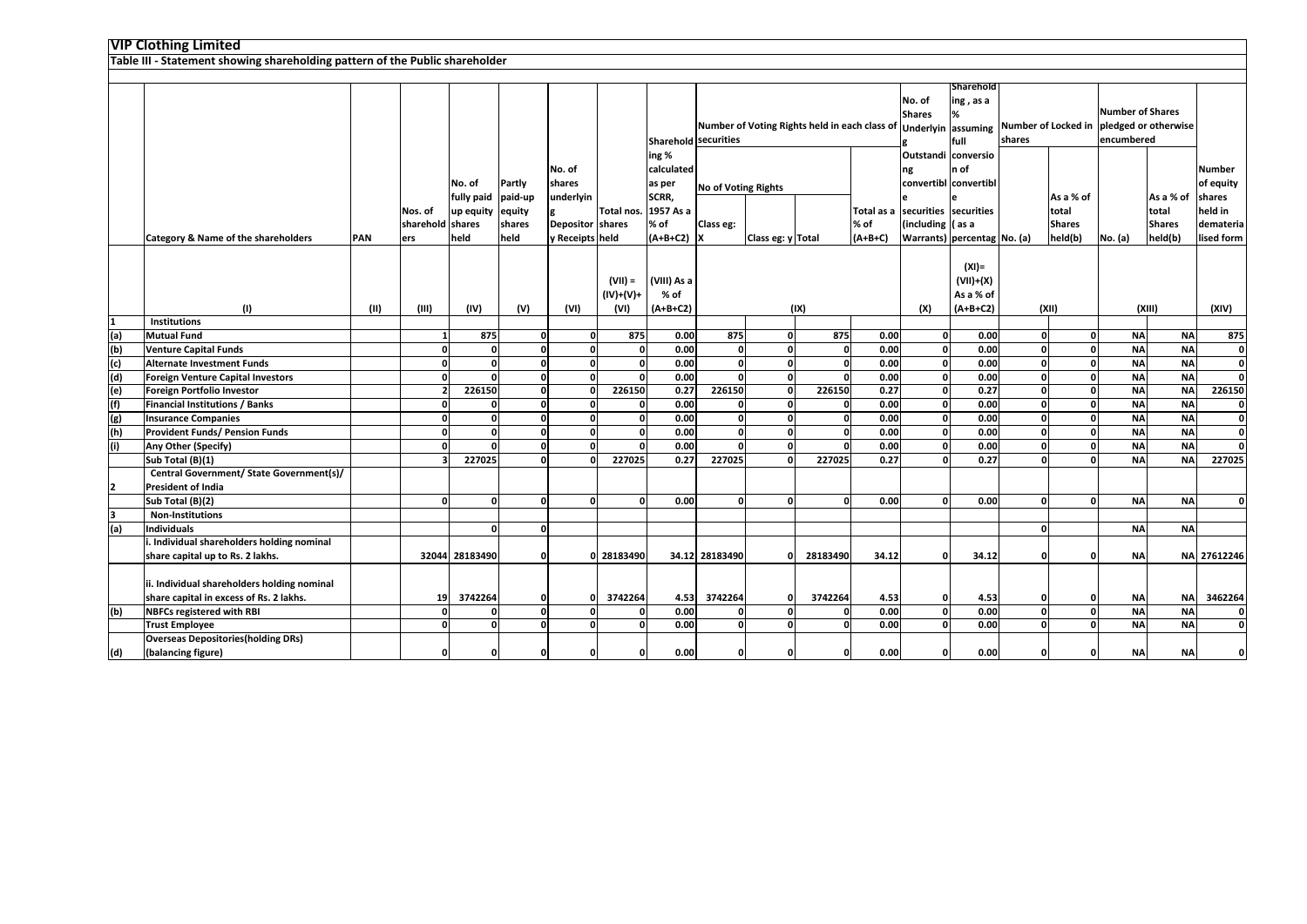| (c) | Any Other (Specify)                        | 1333 | 6545366        |  | 6545366    | 7.92 | 6545366        | 6545366  | 7.92  | 7.92  |  | <b>NA</b> | <b>NA</b>  | 6460929     |
|-----|--------------------------------------------|------|----------------|--|------------|------|----------------|----------|-------|-------|--|-----------|------------|-------------|
|     | <b>IEPF</b>                                |      | 736807         |  | 736807     | 0.89 | 736807         | 736807   | 0.89  | 0.89  |  | <b>NA</b> | <b>NA</b>  | 736807      |
|     | Trusts                                     |      | 1500           |  | 1500       | 0.00 | 1500           | 1500     | 0.00  | 0.00  |  | <b>NA</b> | <b>NA</b>  | 1500        |
|     | <b>Hindu Undivided Family</b>              | 782  | 1703772        |  | 1703772    | 2.06 | 1703772        | 1703772  | 2.06  | 2.06  |  | <b>NA</b> | <b>NA</b>  | 1703772     |
|     | Non Resident Indians (Non Repat)           |      | 290960         |  | 290960     | 0.35 | 290960         | 290960   | 0.35  | 0.35  |  | NA.       | <b>NA</b>  | 290960      |
|     | Non Resident Indians (Repat)               | 226  | 481256         |  | 481256     | 0.58 | 481256         | 481256   | 0.58  | 0.58  |  | <b>NA</b> | <b>NA</b>  | 479506      |
|     | <b>Body Corp-Ltd Liability Partnership</b> |      | 5597331        |  | 559733     | 0.68 | 559733         | 559733   | 0.68  | 0.68  |  | <b>NA</b> | <b>NA</b>  | 559733      |
|     | <b>Clearing Member</b>                     |      | 283429         |  | 283429     | 0.34 | 283429         | 283429   | 0.34  | 0.34  |  | NA.       | <b>NA</b>  | 283429      |
|     | <b>Bodies Corporate</b>                    | 171  | 2487909        |  | 2487909    | 3.01 | 2487909        | 2487909  | 3.01  | 3.01  |  | <b>NA</b> | <b>NAI</b> | 2405222     |
|     | Sub Total (B)(3)                           |      | 33396 38471120 |  | 0 38471120 |      | 46.58 38471120 | 38471120 | 46.58 | 46.58 |  | <b>NA</b> |            | NA 37535439 |
|     | Total Public Shareholding (B)=             |      |                |  |            |      |                |          |       |       |  |           |            |             |
|     | $(B)(1)+(B)(2)+(B)(3)$                     |      | 33399 38698145 |  | 0 38698145 |      | 46.85 38698145 | 38698145 | 46.85 | 46.85 |  | <b>NA</b> |            | NA 37762464 |

**Details of the shareholders acting as persons in Concert including their Shareholding (No. and %):**

| No. of shareholders | No. of |
|---------------------|--------|
|                     |        |

**Details of Shares which remain unclaimed may be given hear along with details such as number of shareholders, outstanding shares held in demat/unclaimed suspense account, voting rights which are frozen etc.**

**Note :**

**(1) PAN would not be displayed on website of Stock Exchange(s).**

**(2) The above format needs to disclose name of all holders holding more than 1% of total number of shares**

**(3) W.r.t. the information pertaining to Depository Receipts, the same may be disclosed in the respective columns to the extent information available and the balance to be disclosed as held by custodian.**